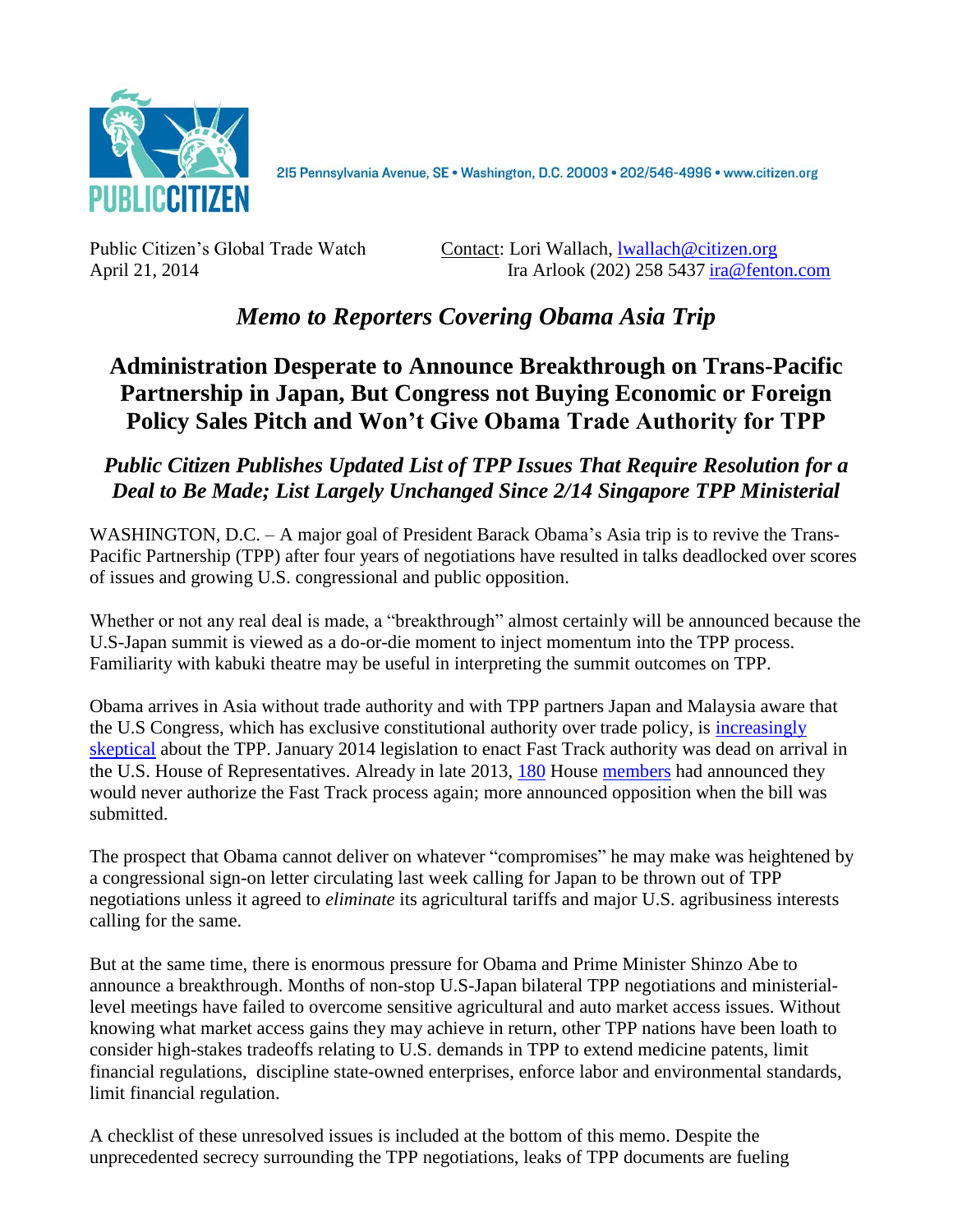opposition in many TPP countries as the pact's prospective threats are revealed. As a result, the other TPP nation governments face considerable domestic political liability for acceding to various U.S. TPP demands.

Finally, as the economic sales pitch for the TPP has faced increasing incredulity in Congress, TPP proponents have shifted to the foreign policy arguments-of-last-report used to sell flagging trade deals. The president's Asia trip is the best possible platform to make arguments that distract from the TPP's merits and shift the focus to broad brush narratives that connect to congressional and public anxieties about a rising China.

A [report](http://www.citizen.org/documents/TPP-foreign-policy.pdf) released last week by Public Citizen reveals that nearly identical foreign policy arguments have consistently proven baseless when used to sell trade deals over the past two decades. The report reviews foreign policy claims made to promote the TPP, ranging from the absurd to the counterfactual, to those that repeatedly have been disproved by the actual outcomes of similar claims made for past pacts. Repeatedly, Congress has approved trade deals based on dire predictions that failure to do so would mean diminished U.S. power, the takeover of important markets by competitors or foreign instability, only to find that many of those predictions came true in spite of, and sometimes even because of, pacts' enactment.

Among the report's findings, echoed last week in a [call](http://www.citizen.org/documents/Obama-Asia-Trip-4-16-14-Press-Call.pdf) with members of Congress and Asia policy expert Clyde Prestowitz:

- **Past free trade agreements (FTAs) failed to counter the rising economic influence of China (or** Japan): From 2000 to 2011, U.S. FTAs with eight Latin American countries were sold as bulwarks against foreign economic influence in the hemisphere. The U.S. pacts were implemented *and* China's exports to Latin America soared more than 1,280 percent, from \$10.5 billion to more than \$145 billion, while the U.S. saw only modest export growth. The U.S.-produced share of Latin America's imported goods fell 36 percent, while China's share increased 575 percent. Similarly, under the North American Free Trade Agreement's (NAFTA) first 20 years, the U.S.-produced share of Mexico's imported goods dropped from almost 70 percent to less than 50 percent, while China's share rose more than 2,600 percent. Similarly, after hysterical claims that Japan would seize U.S. market share in Latin America by signing its own free trade agreements *unless* the United States approved NAFTA and other FTAs, such Japanese FTAs were signed anyway.
- The TPP will not "contain" or isolate China: U.S. officials have repeatedly welcomed China as a prospective TPP member. How can the TPP isolate China if China can become a member? Administration officials note that China could join only if it agreed to the TPP's rules, but those rules would give Chinese products duty-free access to the U.S. market and new foreign investor rights and privileges that would enhance China's relative economic might within the United States. This may explain China's statements of increased interest in joining the TPP. The TPP will not empower Pacific allies to act as a bulwark against Chinese influence, given that many of those nations see China as a partner. The report cites officials from TPP countries stating that if the TPP were to become a China-containment tool, they would no longer participate in TPP negotiations.
- The TPP is not a vehicle to impose "our" rules vs. China imposing "theirs": The TPP's actual terms undercut the false, but conveniently scary, dichotomy posed as a choice between using TPP to impose "our" rules internationally or living with rules set by China. This argument presumes the TPP to represent "our" rules, but in fact many of the TPP's terms reflect the narrow special interests of the 600 official U.S. corporate trade advisors that have shaped them. TPP investment rules would promote more U.S. job offshoring and further gut the U.S. manufacturing base that is essential for our national security and domestic infrastructure. TPP procurement rules would ban Buy American policies that reinvest our tax dollars to create economic growth and jobs at home.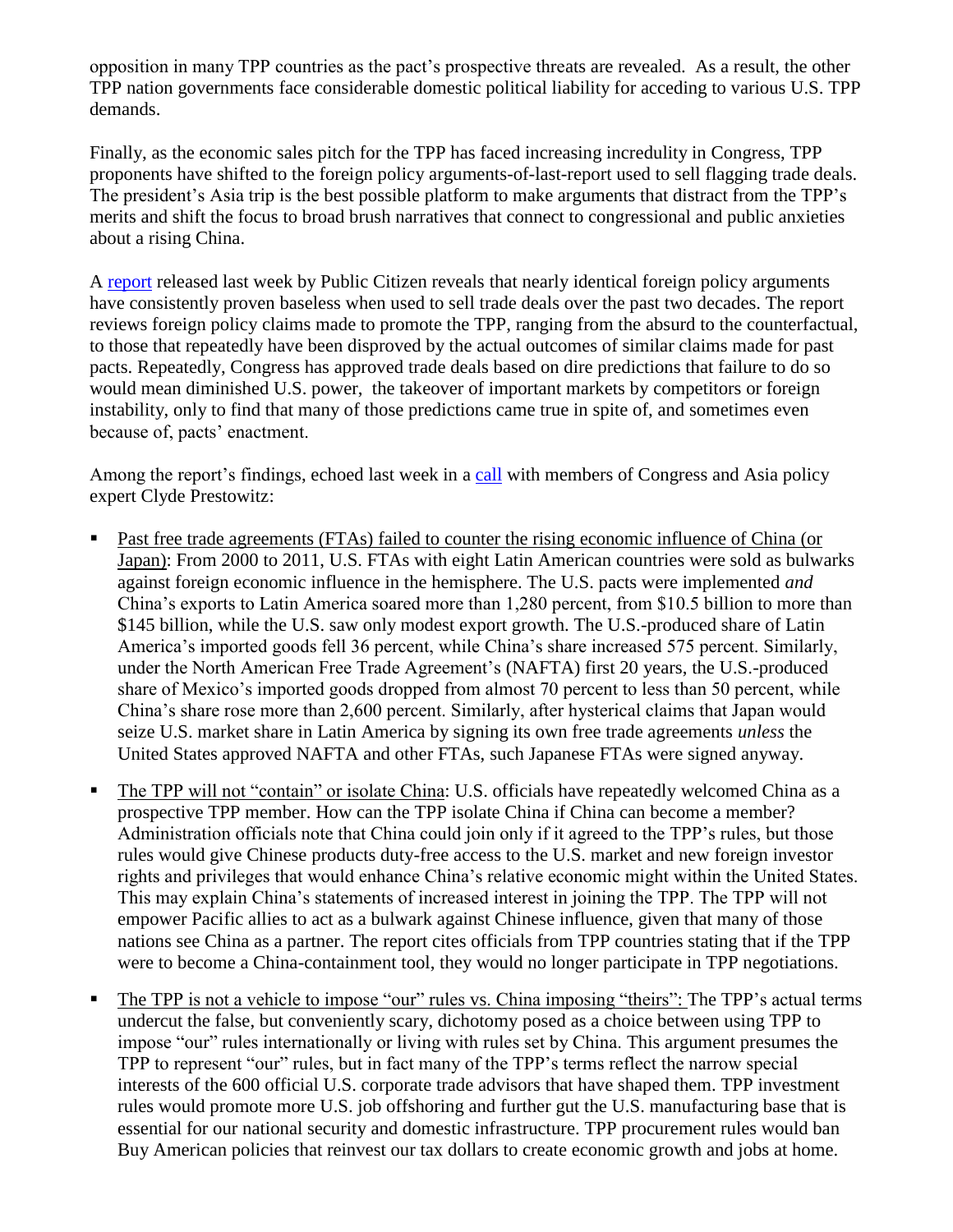TPP service sector rules would raise our energy prices and undermine our energy independence and financial stability. TPP drug and copyright terms would raise health care costs and thwart innovation. The study summarizes a recent U.S. Department of Defense report that concludes that U.S. deindustrialization poses a threat to national security and our nation's economic wellbeing.

#### *TPP deal vs. kabuki checklist - to actually have a TPP deal, these issues must be resolved:*

#### **Disciplines Against Currency Manipulation**

A TPP without binding currency provisions could be dead on arrival in Congress. The other TPP nations know this but still oppose such terms. While 230 members of the U.S. House of Representatives and 60 U.S. senators have written to Obama demanding currency manipulation disciplines in the TPP, U.S. negotiators haven't initiated negotiations on this, much less secured terms. Among others, U.S. Sen. Lindsey Graham (R-S.C.), a prominent supporter of past pacts, announced he would oppose the TPP if it does not include enforceable currency disciplines.

#### **Enforceable Labor and Environmental Standards**

As a January 2014 text leak revealed, all other TPP nations oppose many TPP Environment Chapter terms that the United States demands. This includes obligations that, if nations fail to enforce certain environmental agreements that they have signed, they will face TPP enforcement and trade sanctions. Other U.S. bottom lines that face unified opposition are a ban on trade in illegally harvested timber and endangered species, with violations subject to trade sanctions, and enforceable disciplines on fisheries subsidies. Among the TPP countries are those, including Japan, that have led unwavering opposition to disciplines on fishery subsidies, including in the context of the World Trade Organization. More broadly, the other countries have to date rejected the U.S. demand that both the environment and labor chapters be enforceable and subject to the same dispute resolution system as other TPP chapters. These are terms that Congress forced President George W. Bush to include in his pacts. If the Obama administration rolls back the labor and environmental terms included in Bush-signed agreements, it will lose almost all Democratic congressional support for the TPP. In addition, if the labor standards were enforceable, it remains unresolved how the TPP could include Vietnam, one of four countries cited by the Department of Labor for using both child and forced labor in apparel production.

#### **State-Owned Enterprises**

After years of deadlock during which countries could not even agree on a text from which to negotiate, substantive talks are now under way but there is still no agreed text for this chapter from which to narrow down differences. To complete a deal, either the United States will have to roll back its demands, which would be extremely unpopular in Congress, or a bloc of TPP countries with numerous state-owned enterprises could have to make major concessions.

#### **Intellectual Property Chapter Patent and "Transparency" Text on Medicine Pricing Rules**

Most other TPP countries continue to oppose U.S. proposals to expand the scope of patentability, including terms such as new monopoly patents for new uses of already-patented drugs that would promote patent evergreening as well as terms to subject surgical procedures to monopoly patents and extend data exclusivity terms that would deliver on Big Pharma's demands for monopoly powers that raise medicine prices. The powerful American pharmaceutical industry has declared that it will oppose the TPP if the pact reverses extreme provisions in past U.S. Free Trade Agreements (FTAs). A sizeable bloc in Congress has stated that it will oppose the TPP if such terms are included. Another contested issue is the U.S. proposal for a cynically dubbed "Annex on Transparency and Procedural Fairness for Healthcare Technologies" that would allow drug firms to challenge medicine formulary reimbursement and pricing decisions. The target ostensibly was the national health care systems in New Zealand, Australia and other TPP nations that use formulary lists to reduce health care costs. Grassroots and legislator opposition to the U.S. proposal is virulent, making concessions politically perilous. Big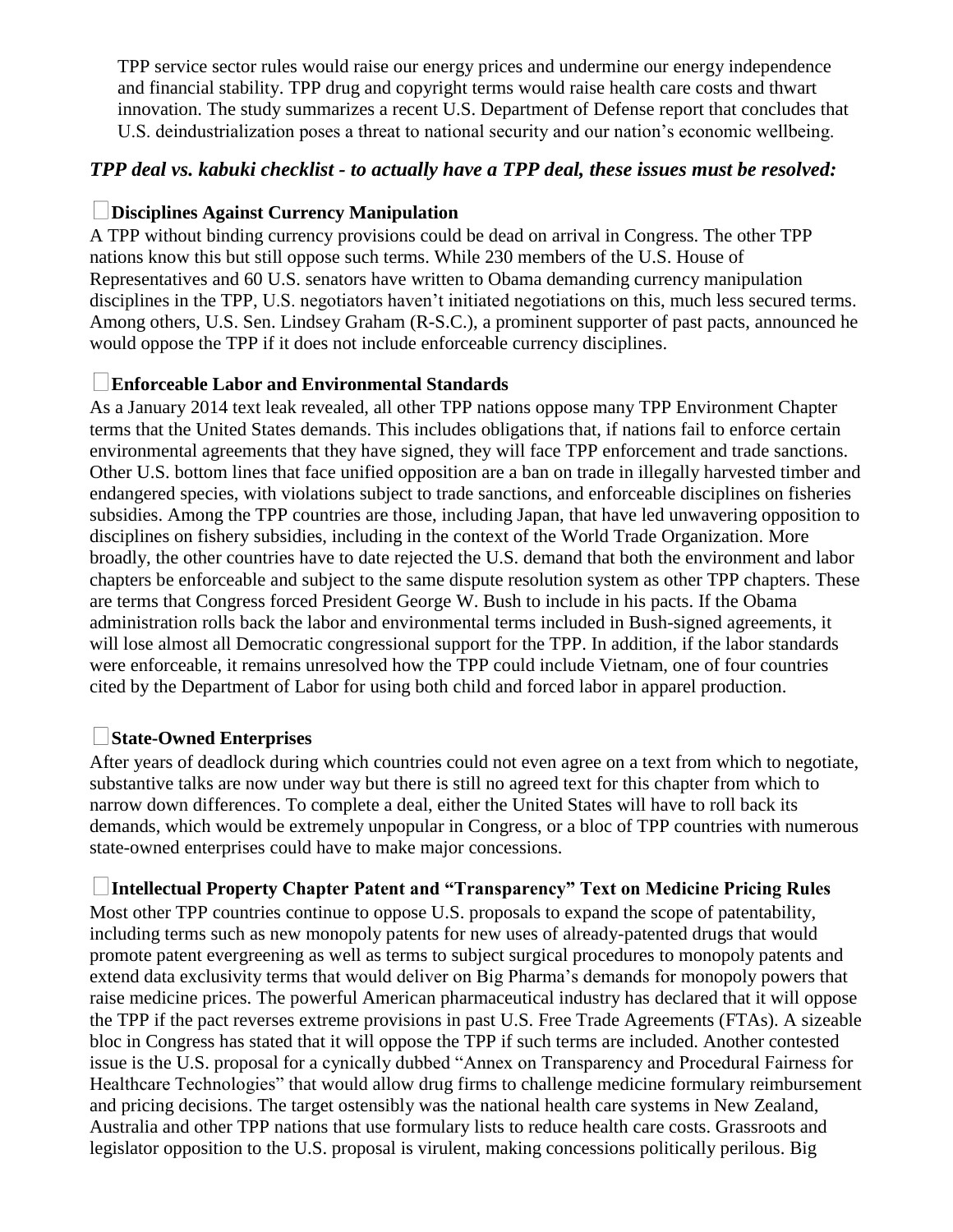Pharma insists that these terms must extend beyond those contained in the U.S.-Australia FTA. Meanwhile, an increasing number of U.S. state officials and Democratic congressional supporters of the Affordable Care Act also oppose those terms, which could undermine enhanced use of formularies to reduce U.S. health care costs.

#### **Copyright Extensions**

Hollywood- and recording industry-inspired proposals that would greatly extend copyright durations, limit innovation, restrict access to educational materials and force Internet providers to act as "copyright police" by cutting off people's Internet access (think of the SOPA/PIPA debacle) have triggered public outrage in numerous TPP countries, leading to a negotiation stalemate. The United States has continued to demand that the TPP be used to require countries to adopt domestic copyright terms beyond international norms and aggressive copyright and enforcement provisions that would limit the public domain and Internet freedoms. A bloc of countries remains solidly opposed to various elements of these demands. There also is entrenched disagreement about whether copyright should be able to keep works of art and literature out of the public domain for 70 years after death of the author.

#### $\vert \ \ \vert$ **Financial Regulation and Capital Controls**

With the International Monetary Fund endorsing the use of capital controls to avoid floods of speculative capital that cause financial crises, it's no surprise that there is united opposition among other TPP countries to a U.S. demand that the TPP include a ban on the use of various commonsense, macro-prudential measures, including capital controls and financial transactions taxes. While the United States has objected to an exception allowing the use of such measures, other TPP nations – including Malaysia, have stated they will not agree to a TPP that prohibits the use of such measures.

#### **Investor-State Dispute Settlement (ISDS)**

Australia is demanding a broad exception to ISDS, which elevates individual corporations to equal status with sovereign nations and allows them to enforce a public treaty by "suing" national governments for compensation before international tribunals comprised of private-sector attorneys over claims that government actions undermine their expected future profits. The National Conference of State Legislatures, the body representing the 50 U.S. state legislative bodies, has adopted a policy of opposing any trade agreement with investor-state enforcement. The United States is demanding all countries submit to this system. Even those TPP nations that have agreed to investor-state enforcement oppose the U.S. demand that government natural resource concessions, private-public-partnership utility management contracts and procurement contracts be subject to such extra-judicial processes. The other countries also oppose a U.S. demand that the investor-state terms apply "pre-establishment" – creating a right to investment, including acquisition of land. The United States has consistently opposed an exception supported by most other TPP nations that would safeguard domestic environmental, health and other policies from the TPP tribunals.

### **Mechanism for the TPP to Go into Effect**

Agreement on the legal mechanisms required for implementing the TPP has proven extremely elusive. A standard provision in the implementing legislation of past U.S. trade agreements requires that, after the U.S. Congress ratifies the pact, the president withhold formal written notification of that approval from partner countries until the president certifies that the partner countries have altered their own laws and policies to comply with the trade deal. That is to say, even after both the United States and its trade partners have ratified an agreement, it takes effect only after the United States unilaterally certifies that its partners have changed domestic laws according to U.S. demands. TPP nations argue the certification process gives the U.S. government and corporations enormous leverage to force them to conform to American interpretation of trade agreement terms – some of which are often deliberately vague, opaque and contentious. This process also often delays implementation of agreements.